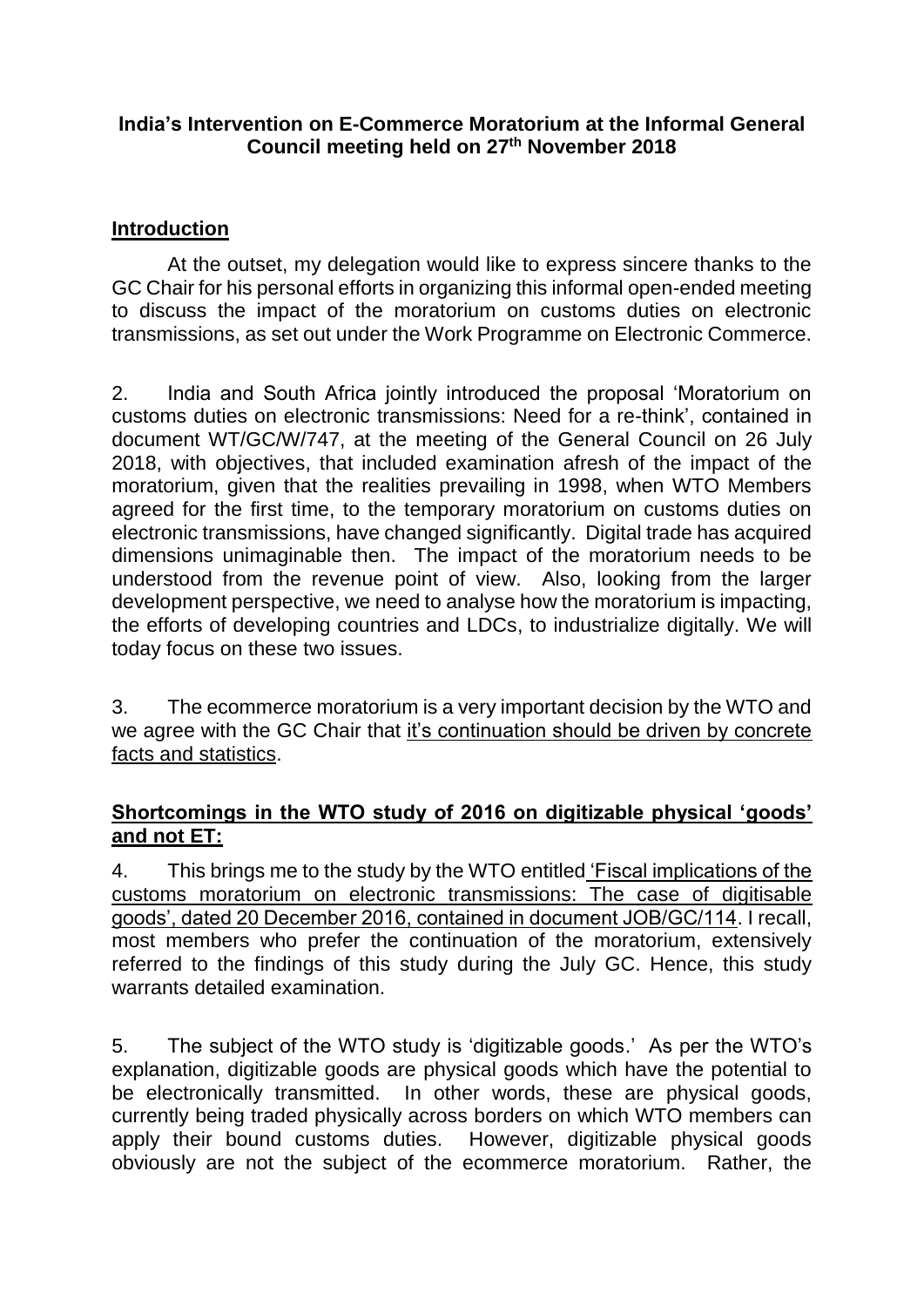ecommerce moratorium applies to electronic transmissions (ET) which is online, cross border trade in these products. These are not in any way captured by the study.

6. The main conclusion of the WTO study is that the share of trade in digitizable goods being traded in physical form to total trade is less than 1% of total goods trade. However, as already mentioned, the moratorium does not apply to such goods in physical form. On the other hand, its application results in tariffs not being levied on the electronic transmissions, which deliver these goods in digitized form. Let us take the example of one digitizable product, say books. The WTO study tells us trade in books in physical form is low and if they were to be traded exclusively in electronic form the loss of revenue would be small. But what the study does not tell us is that a large and growing proportion of books are already being traded in electronic form and because of the moratorium, Members are unable to impose tariffs on these e-books, even though this is technically feasible. We do understand that the burgeoning online trade in video games, e-books, music and video downloads and software, is not directly captured by most governments. But surely, there would be reasonable ways to estimate such trade and this is the minimum we expected from a WTO study, which has completely failed to capture the revenue loss that has occurred since 1998.

7. Another major shortcoming of the WTO study is that it lacks comprehensive coverage of digitizable goods. The study seems to have excluded some important tariff lines, such as photographic films and software, whose global imports by developing countries have been substantial.

8. It compounds this error by applying the applied rates of tariffs for respective products instead of the bound rates, which Members have the flexibility of applying anytime, and in this era of protectionism, are increasingly resorting to.

9. On account of all the above-mentioned factors, it is clear that the said WTO study grossly underestimates the tariff revenue loss on account of the moratorium. It is, therefore, erroneous to claim on the basis of a study done on physical trade of products that the moratorium on ET has a minimal negative impact on custom revenues of developing countries.

## **Impact on revenue from other sources:**

10. Let me now come to the issue of how the moratorium has resulted in governments of developing countries & LDCs collecting lower revenues through other sources including 'internal charges.' Applicable internal taxes are also largely lost due to online trade. Any product imported into a country is subject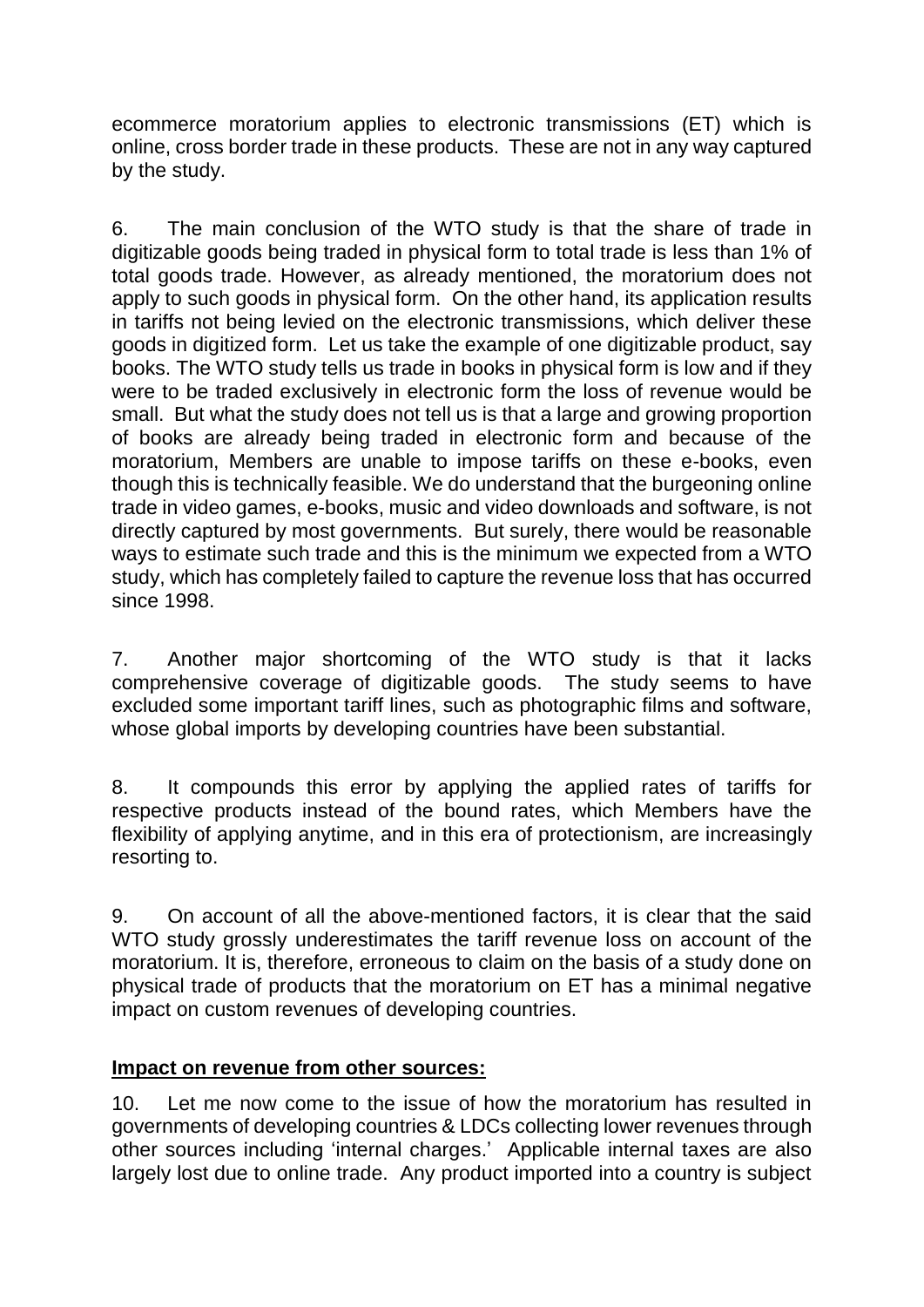to internal duties such as manufacturing tax or sales tax or value added tax (VAT) or goods and services tax (GST). When such products are transmitted electronically to the consumer directly, it becomes very difficult to levy such taxes and hence the Government loses such revenues in addition to the basic customs duties on such products.

11. Further, it is very difficult to tax the super platforms. In fact, the OECD has published a number of reports on addressing the tax challenges of the digital economy, including the concept of 'Base erosion and profit shifting' (BEPS) which refers to tax avoidance strategies that exploit gaps and mismatches in tax rules to artificially shift profits to low or no-tax locations. Let me cite the case of Facebook which generates huge profits from its India operation where almost 20% of its global users are located, but pays an abysmal 0.06% of its total tax outgo to the Indian government.

12. Thus, the moratorium deprives developing countries & LDCs, which are large recipients of online traded goods or ET and have higher tariff rates bound at the WTO, of huge customs revenue. As online cross border trade is exploding, the loss in revenue is also cascading steeply. Secondly, this loss is augmented by the additional loss of domestic taxes, making digital trade a huge revenue loss making proposition for most developing countries & LDCs.

## **Other significant impacts of the moratorium:**

13. As if the sacrifice of revenue, which could be used for development and for bridging the digital divide was not bad enough, there are other equally large negative impacts of the moratorium which are difficult to quantify. To just mention a few, the moratorium will negatively impact the efforts of many developing countries, which are laggards as far as digital industrialization is concerned, to industrialize digitally. We all know how tariffs play an important role in protecting infant industries from older and established overseas competitors until they have attained some economies of scale. Custom free imports of digital products will hinder the growth of the infant digital industry in developing countries.

14. Second, we also need to understand the ruinous impact of digitization on SMEs in developing countries & LDCs. As the UNCTAD study of 2017 points out, three countries, namely, China, USA and UK have captured around 70% of the cross-border e-commerce market, SMEs in other developing countries are facing huge challenges. Given low levels of broadband penetration and the fact that only 5% people in developing countries use e-commerce platforms, the probability of domestic e-commerce to grow in the developing countries and benefit their SMEs appears to be low. This is compounded by the monopoly pricing powers of behemoths that run platforms and can force sub-optimal contracts on SMEs. Thus, in these countries digital trade or ETs is harming